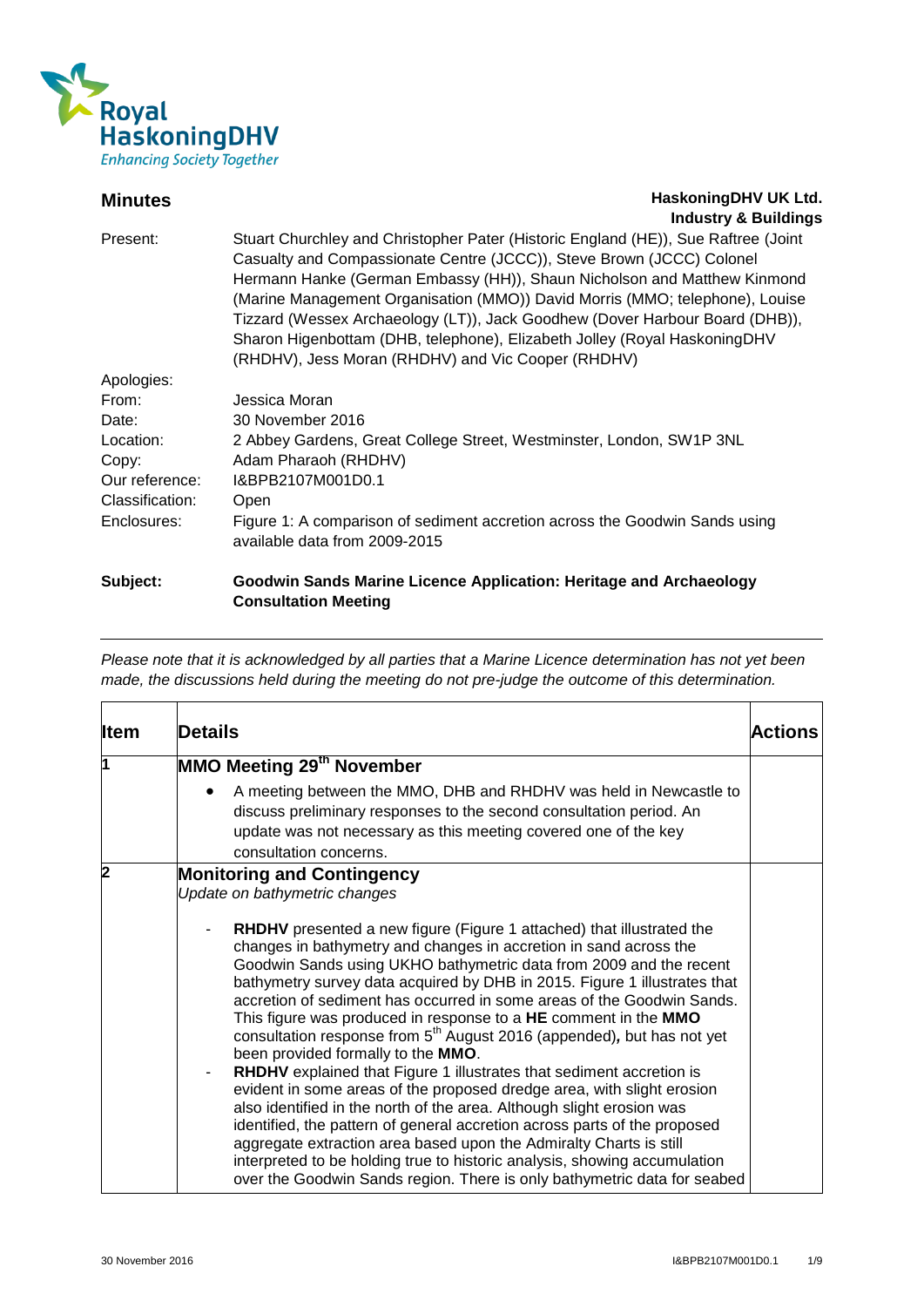

| <b>Item</b> | Details                                                                                                                                                                                                                                                                                                                                                                                                                                                                                                                                                                                                                                                                                                                                                                                                                                                                                                                                                                                                                                                                                                                                                                                                                                                                                                                                                                                                                                                                                                                                                                                                                                                                                                                                                                                                                                                                                                                                                                                                                                                                                                                                                                                                                                                                                                                                                                                                                                                                                                                                                                                                                                                                                                             | <b>Actions</b> |
|-------------|---------------------------------------------------------------------------------------------------------------------------------------------------------------------------------------------------------------------------------------------------------------------------------------------------------------------------------------------------------------------------------------------------------------------------------------------------------------------------------------------------------------------------------------------------------------------------------------------------------------------------------------------------------------------------------------------------------------------------------------------------------------------------------------------------------------------------------------------------------------------------------------------------------------------------------------------------------------------------------------------------------------------------------------------------------------------------------------------------------------------------------------------------------------------------------------------------------------------------------------------------------------------------------------------------------------------------------------------------------------------------------------------------------------------------------------------------------------------------------------------------------------------------------------------------------------------------------------------------------------------------------------------------------------------------------------------------------------------------------------------------------------------------------------------------------------------------------------------------------------------------------------------------------------------------------------------------------------------------------------------------------------------------------------------------------------------------------------------------------------------------------------------------------------------------------------------------------------------------------------------------------------------------------------------------------------------------------------------------------------------------------------------------------------------------------------------------------------------------------------------------------------------------------------------------------------------------------------------------------------------------------------------------------------------------------------------------------------------|----------------|
|             | adjacent to the southern part of the proposed dredge area obtained in<br>2015 and no comparative dataset has been found to enable temporal or<br>spatial analysis of sedimentary change to be quantified.<br>RHDHV confirmed that Figure 1 was produced following consultation on<br>the Further Environmental Information Report (FEIR) (submitted on 23rd<br>September 2016) and Draft Written Scheme of Investigation (WSI)<br>(submitted on 7 <sup>th</sup> October 2016).                                                                                                                                                                                                                                                                                                                                                                                                                                                                                                                                                                                                                                                                                                                                                                                                                                                                                                                                                                                                                                                                                                                                                                                                                                                                                                                                                                                                                                                                                                                                                                                                                                                                                                                                                                                                                                                                                                                                                                                                                                                                                                                                                                                                                                      |                |
|             | Anticipated contingency measures for inclusion in the Written Scheme of<br><b>Investigation (WSI)</b>                                                                                                                                                                                                                                                                                                                                                                                                                                                                                                                                                                                                                                                                                                                                                                                                                                                                                                                                                                                                                                                                                                                                                                                                                                                                                                                                                                                                                                                                                                                                                                                                                                                                                                                                                                                                                                                                                                                                                                                                                                                                                                                                                                                                                                                                                                                                                                                                                                                                                                                                                                                                               |                |
|             | RHDHV questioned HE on what contingency measures HE would like to<br>see in the event of changes to bathymetry and/or identification of<br>archaeological anomalies.<br>HE responded that such contingency should be proposed by the developer<br>given their assessment of risk, but suggested that it could be based on a<br>number of factors and the likelihood of the project encountering coherent<br>or dispersed archaeological material. HE would expect the WSI prepared<br>for this proposed project to include all necessary provision for the<br>archaeological interpretation of (geophysical surveys).<br>RHDHV confirmed that prescriptive measures would be included in the<br>WSI to detail how subsequent surveys will be conducted so that data<br>generated is suitable for archaeological interpretation and if any previously<br>unknown archaeological sites are identified, they will be assessed if<br>discovered prior to dredging or during any dredging works, should consent<br>be obtained.<br>HE highlighted the difficulty in using historic admiralty charts in offshore<br>areas due to a number of unknowns in the source data employed and geo-<br>rectification using terrestrial features.<br>RHDHV acknowledged the considerations of the accuracy of using historic<br>$\blacksquare$<br>admiralty charts. RHDHV have provided details on the accuracy of this<br>process through the note provided to HE and dated 23/11/2016.<br><b>DHB</b> explained that the proposed dredge area is likely to be reduced,<br>removing areas in the north and north east. This is due to a combination of<br>benthic ecology and marine mammal considerations. This would also<br>remove some of the areas where minimal erosion has been identified from<br>RHDHV's recent comparison between 2009 and 2015 bathymetry survey<br>data. An updated proposed dredge zone will be provided to the MMO.<br>MMO asked whether HE could provide a depth threshold or 'buffer' zone to<br>which dredging can occur tom based on the accretion / erosion rates.<br>Thereby increasing the confidence that only 'new sand' will be removed<br>during the dredging, ensuring the risk to unknown wrecks and military<br>remains is minimised.<br>HE explained that the developer should be able to propose a specific depth<br>of sediment dredging and how survey will be conducted to inform each<br>phase of dredging.<br>HH enquired as to whether there is a standard reference guide for<br>measurements to enable a comparison between the admiralty charts.<br>RHDHV explained that modern data obtained through bathymetric survey<br>is more accurate than historic admiralty charts. | <b>RHDHV</b>   |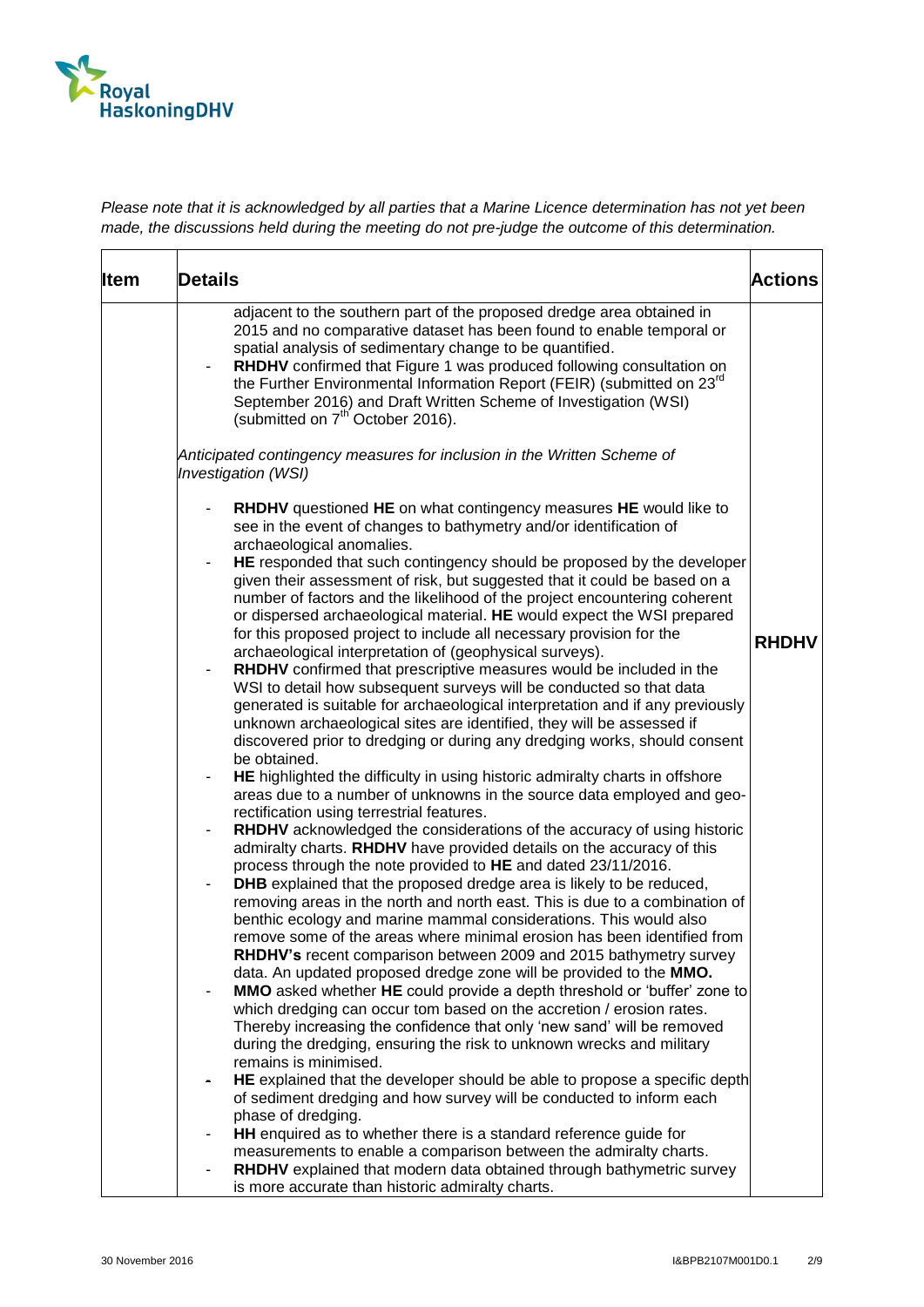

| <b>Item</b> | <b>Details</b>                                                                                                                                                                                                                                                                                                                                                                                                                                                                                                                                                                                                                                                                                                                                                                                                                                                                                                                                                                                                                                                                                                                                                                                                                                                                                                                                                                                                                                                                                                                                                                                                                                                                                                                                                                                                                                           | <b>Actions</b> |
|-------------|----------------------------------------------------------------------------------------------------------------------------------------------------------------------------------------------------------------------------------------------------------------------------------------------------------------------------------------------------------------------------------------------------------------------------------------------------------------------------------------------------------------------------------------------------------------------------------------------------------------------------------------------------------------------------------------------------------------------------------------------------------------------------------------------------------------------------------------------------------------------------------------------------------------------------------------------------------------------------------------------------------------------------------------------------------------------------------------------------------------------------------------------------------------------------------------------------------------------------------------------------------------------------------------------------------------------------------------------------------------------------------------------------------------------------------------------------------------------------------------------------------------------------------------------------------------------------------------------------------------------------------------------------------------------------------------------------------------------------------------------------------------------------------------------------------------------------------------------------------|----------------|
|             | Objectives and scope for sidescan sonar survey<br>RHDHV explained that it is important to undertake a pre-dredge survey to<br>identify the most recent changes to the Goodwin Sands, at present a high<br>resolution multi beam survey before and after each dredge phase is<br>recommended.<br>RHDHV would like to understand from HE what the objectives are for<br>undertaking a side scan survey in addition to the multi beam survey.<br>HE stated that it was the responsibility of the developer to offer survey<br>objectives on the basis that any dredging would wish to avoid any<br>anomalies that could compromise effective delivery of the project, but it<br>was suggested that a baseline survey buffer of 500m could be employed<br>RHDHV asked HE to confirm whether the 2015 baseline survey (which<br>included a side scan sonar survey) that was undertaken to inform the<br>Environmental Impact Assessment (EIA) would form the baseline for this.<br>HE confirmed that the 2015 data would not be treated as a baseline for the<br>pre-dredge survey due to the hydrodynamics and sedimentary changes in<br>the area. HE also questioned whether survey data was obtained across all<br>areas of the proposed dredge zone during the 2015 survey.<br>RHDHV confirmed side scan and multibeam bathymetry data was<br>collected across the exploration area during the 2015 survey with<br>additional 1km extended crosslines and perimeter lines 1km from the<br>exploration area.<br>HE further reiterated that full coverage side scan sonar survey will be<br>required at pre-dredge, inclusive of an agreed buffer, which will act as a<br>baseline survey.<br>RHDHV will propose an area for sidescan sonar coverage for agreement<br>and inclusion as part of any pre-dredge survey and as part of any<br>monitoring plan. | <b>RHDHV</b>   |
| 3           | <b>Magnetometer Survey</b><br>Requirement for magnetometer survey (UXO)<br>RHDHV explained that the undertaking of a magnetometer survey was<br>previously discussed with HE during a telephone conference held on 19 <sup>th</sup><br>November 2015. RHDHV stated with DHB, that a magnetometer survey<br>was not needed based on their current understanding of the historic<br>environment. An agreement was reached with HE that a magnetometer<br>survey would not be necessary as long as measures were put in place:<br>pre-dredge bathymetric survey; further discussion prior to consent<br>regarding monitoring; the use of an on-board archaeologist during the<br>dredging operations to an agreed protocol; and avoidance of known<br>archaeological features. In response to the FEIR and Draft WSI, HE has<br>requested that a magnetometer survey is now undertaken prior to a licence<br>determination. RHDHV would like to understand the reasoning behind<br>HE's change in stance and particularly why this survey is required for pre<br>licence decision.                                                                                                                                                                                                                                                                                                                                                                                                                                                                                                                                                                                                                                                                                                                                                                          |                |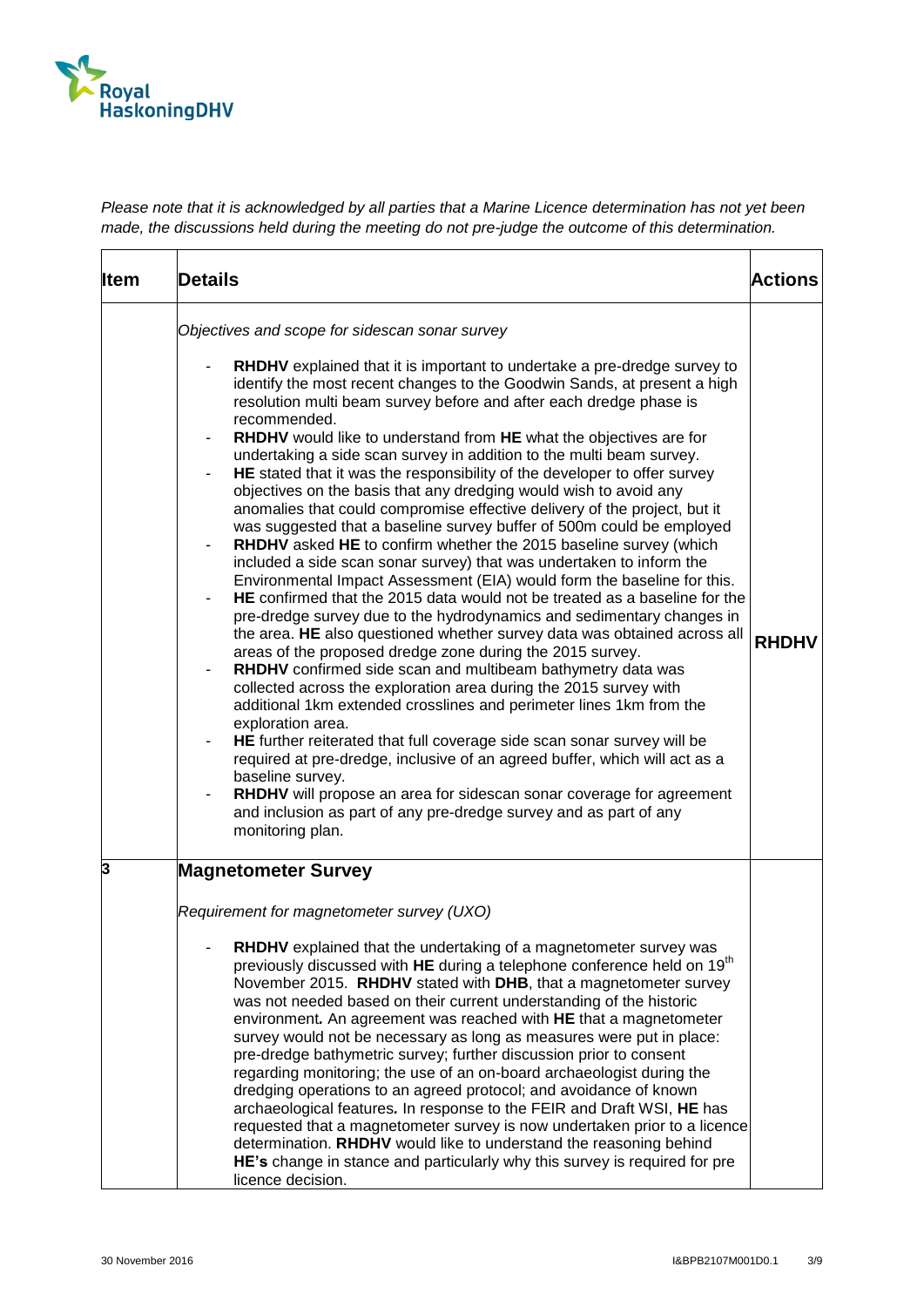

| <b>Item</b> | Details                                                                                                                                         | <b>Actions</b> |
|-------------|-------------------------------------------------------------------------------------------------------------------------------------------------|----------------|
|             | HE responded that the original survey platform should have offered all<br>available survey techniques and that there is still the potential for |                |
|             | significant unidentified finds. Due to the potential for buried archaeology, a                                                                  |                |
|             | magnetometer survey is the best means to identify where these finds are.                                                                        |                |
|             | A magnetometer survey will also identify any additional area for mitigation /                                                                   |                |
|             | exclusion zones. HE believes there is a clear rationale for this.                                                                               |                |
|             | RHDHV highlighted that the likelihood for metallic wrecks in this area is                                                                       |                |
|             | very low; the presence of coherent aircraft is also low due to the                                                                              |                |
|             | accumulation of sediment across the proposed dredge area in recent                                                                              |                |
|             | years. RHDHV recognise that a magnetometer survey would identify                                                                                |                |
|             | ferrous objects on and under up to 2m of sand. RHDHV noted that it is,                                                                          |                |
|             | however, not possible to distinguish between historic and modern debris                                                                         |                |
|             | using this type of survey.                                                                                                                      |                |
|             | RHDHV asked what the implications would be if anomalies were identified                                                                         |                |
|             | during this survey and further questioned whether it would be more useful                                                                       |                |
|             | to undertake the magnetometer survey closer to dredging (due to changing                                                                        |                |
|             | hydrodynamic conditions) than in advance of the licence decision?                                                                               |                |
|             | HE suggested that seabed developments would wish to have a clear                                                                                |                |
|             | understanding about the risk of encountering anomalies that might                                                                               |                |
|             | jeopardise the intended project and that typically other seabed projects are                                                                    |                |
|             | required to undertake a full suite of surveys, including magnetometer and                                                                       |                |
|             | HE would expect the same for this project.                                                                                                      |                |
|             | RHDHV stated that defining anomalies cannot be done prior to                                                                                    |                |
|             | magnetometer survey. This will need to be undertaken when results from<br>the survey are available                                              |                |
|             | HE further explained that a large number of shipwrecks have sunk across<br>-                                                                    |                |
|             | the Goodwin Sands in the last 200 years which was acknowledged in the                                                                           |                |
|             | EIA, although given the high number of potential losses additional                                                                              |                |
|             | information was deemed necessary (i.e. magnetometer survey) by HE.                                                                              |                |
|             | RHDHV explained that the decision not to undertake a magnetometer                                                                               |                |
|             | survey was based on the principle that they are not commonly undertaken                                                                         |                |
|             | for dredging projects in low risk locations (and when they are undertaken,                                                                      |                |
|             | this is done on a case-by-case basis depending on likelihood of                                                                                 |                |
|             | encountering historic environment features or UXO through early                                                                                 |                |
|             | consultation with MMO and HE). In addition, exclusion zones have been                                                                           |                |
|             | proposed around anomalies, for which archaeological potential is                                                                                |                |
|             | unknown, identified in the 2015 geophysical data and the addition of                                                                            |                |
|             | magnetometer data would not further reduce the risk.                                                                                            |                |
|             | HE explained that identified gaps in information provided led to the<br>$\overline{\phantom{a}}$                                                |                |
|             | decision that a magnetometer survey would be required.                                                                                          |                |
|             | <b>RHDHV</b> stated that the EIA focused on the fact that the likelihood of                                                                     |                |
|             | archaeological (wreck/aircraft) material being present across the Goodwin                                                                       |                |
|             | Sands is very high. However, due to RHDHV's interpretation of recent                                                                            |                |
|             | accumulation of sand to depths of over 10m in places, using historic                                                                            |                |
|             | admiralty charts, the risk of encountering coherent wrecks is reduced. The                                                                      |                |
|             | risk of encountering isolated artefacts within the body of mobile sediments                                                                     |                |
|             | remains but due to this interpreted accumulation of sediment, the data                                                                          |                |
|             | obtained during a magnetometer survey would likely be modern debris.                                                                            |                |
|             | HE stated that a magnetometer survey should provide further information                                                                         |                |
|             | that should enable anomalies with archaeological potential to be                                                                                |                |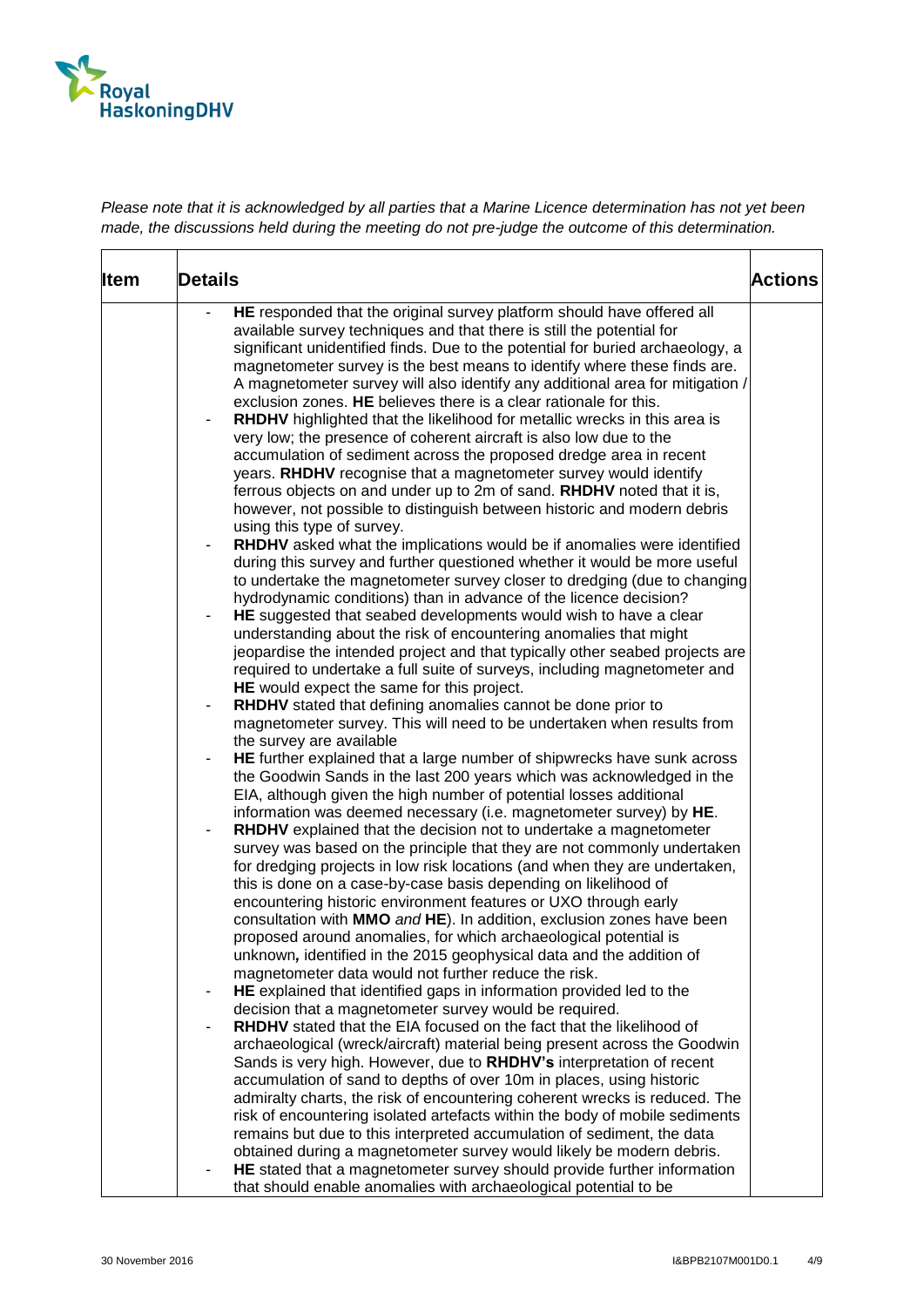

| <b>Item</b> | <b>Details</b>                                                                                                                                                                                                                                                                                                                                                                    | <b>Actions</b> |
|-------------|-----------------------------------------------------------------------------------------------------------------------------------------------------------------------------------------------------------------------------------------------------------------------------------------------------------------------------------------------------------------------------------|----------------|
|             | identifiable and appropriate mitigation put in place.<br><b>DHB</b> enquired as to why HE do not view it more beneficial to undertake the<br>magnetometer survey closer to the dredging programme, to ensure an<br>accurate, up to date data set.<br>HE responded that given the dynamic nature of the Goodwin Sands a<br>$\overline{\phantom{0}}$                                |                |
|             | magnetometer survey was necessary now to determine potential of<br>encountering archaeological materials, the position of larger anomalies<br>within the sand might not change position; only the height of the sand<br>above the anomalies might change.                                                                                                                         |                |
|             | LT stated that the 2015 geophysical data identified anomalies where little<br>sand has accumulated. A magnetometer survey will only identify anomalies<br>in up to 2m of sediment.<br>HE highlighted that there is still some level of ambiguity of what the                                                                                                                      |                |
|             | anomalies identified during a magnetometer surveys are, but that<br>corroboration with other survey data should enable professional judgement<br>to determine if of archaeological interest.                                                                                                                                                                                      |                |
|             | DHB asked HE whether if an anomaly was identified, would it stay in place,<br>$\blacksquare$<br>taking into consideration the hydrodynamic conditions.<br>HE responded that if the anomaly was large enough, it would remain in<br>$\overline{\phantom{a}}$                                                                                                                       |                |
|             | place.<br><b>DHB</b> further questioned whether it is worthwhile undertaking surveys in<br>areas of recently accumulated sediment.<br>HE responded that the assessment conducted for the proposed dredging                                                                                                                                                                        |                |
|             | programme should not be solely reliant on one source of historic survey<br>information.<br>Referring back to the figure discussed during Session $1 - HE$ enquired as                                                                                                                                                                                                             | <b>SB</b>      |
|             | to whether comparative bathymetric data was used for the whole of the<br>proposed dredge area? HE also asked whether it is correct to suggest that<br>patterns of accumulation within the southern part of proposed dredge area<br>have been based on assumption.                                                                                                                 | (JCCC)         |
|             | RHDHV confirmed that UKHO bathymetric data from 2009 and DHB's<br>-<br>2015 bathymetric survey data has been used to create this figure and that<br>data wasn't available for the southern part of the proposed dredge area.<br>Patterns of accumulation within this part are, therefore, currently based on<br>assumption which will be validated through undertaking pre-dredge |                |
|             | surveys.<br>MMO asked whether the 2015 survey contained the full suite of surveys.<br>RHDHV confirmed that the 2015 bathymetric survey included multibeam,<br>side scan and sub-bottom profiler survey. No magnetometer survey was                                                                                                                                                |                |
|             | undertaken.<br>HH asked whether the UK Royal Navy have undertaken any<br>-<br>magnetometer surveys across this area.                                                                                                                                                                                                                                                              |                |
|             | JCCC (SB) responded that there may be data available but this would<br>need to be confirmed following further investigation. SB to enquire and<br>respond to RHDHV.                                                                                                                                                                                                               |                |
|             | MMO asked whether the UK Royal Navy magnetometer survey data would<br>satisfy HE's requirements, if it was available.<br>HE responded that this would be subject to whether the data was fit for                                                                                                                                                                                  |                |
|             | purpose. It would likely be useful to contribute to baseline understanding.<br>RHDHV asked whether if we are able to locate MOD magnetometer survey                                                                                                                                                                                                                               |                |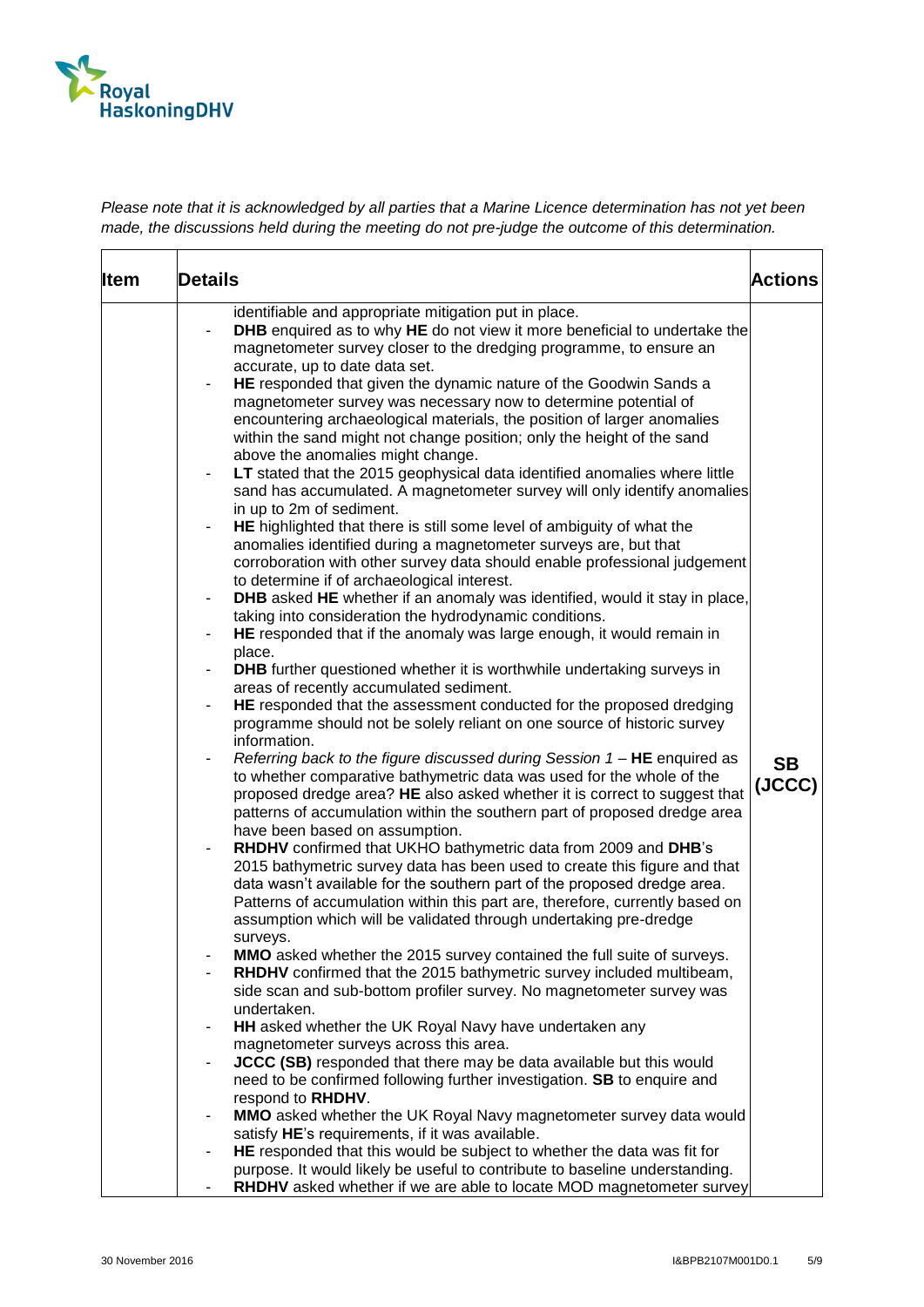

| <b>Item</b> | Details                                                                                                                                                                                                                                                                                                                                                                                                                                                                                                                                                                                                                                                                                                                                                                                                                                                                                                                                                                                                                                                                                                                                                                                                                                                                                                                                                                                                                                                                                                                                                                                                                                                                                                                               | Actions |
|-------------|---------------------------------------------------------------------------------------------------------------------------------------------------------------------------------------------------------------------------------------------------------------------------------------------------------------------------------------------------------------------------------------------------------------------------------------------------------------------------------------------------------------------------------------------------------------------------------------------------------------------------------------------------------------------------------------------------------------------------------------------------------------------------------------------------------------------------------------------------------------------------------------------------------------------------------------------------------------------------------------------------------------------------------------------------------------------------------------------------------------------------------------------------------------------------------------------------------------------------------------------------------------------------------------------------------------------------------------------------------------------------------------------------------------------------------------------------------------------------------------------------------------------------------------------------------------------------------------------------------------------------------------------------------------------------------------------------------------------------------------|---------|
|             | could this help inform the marine licence application?<br>HE responded that any MOD data could help inform the application.<br>RHDHV enquired as to why, if the information is available, why can it not<br>$\overline{\phantom{a}}$<br>be a licence of the condition to undertake a magnetometer survey? Would<br>it be possible to ensure that the condition clearly stipulates that that any<br>licence would be retracted if surveys identify a number of coherent<br>anomalies following the provision of a full suite of survey data?<br>MMO stated that they have the power within the MCAA 2009 to vary,<br>suspend and revoke a marine licence should new information come to<br>light. Due to the uncertainties that exist, however, a magnetometer survey<br>would be required before the application could be progressed.<br><b>RHDHV</b> questioned whether the data obtained from a magnetometer<br>survey would still be valid to inform licence decision if collected pre-<br>decision.<br>HE stated that a full suite of surveys would be required particularly for high<br>risk projects.<br><b>DHB</b> highlighted that this is very useful to know and would have welcomed<br>the identification of this requirement earlier on in the EIA process.                                                                                                                                                                                                                                                                                                                                                                                                                                                               |         |
| 4           | <b>Potential Impact to Wrecks and Aircraft</b><br>Wrecks and aircraft losses in and around Goodwin Sands<br>Potential for encountering in situ wrecks and aircraft within target aggregate<br>Identification and definition of high risk areas following pre-dredge survey<br>Proposed mitigation (Written Scheme of Investigation)<br><b>JCCC (SR)</b> stated that it is important to ensure that the proposed dredge<br>area does not contain any war graves. Unfortunately due to lack of<br>information, the location of all war graves across the Goodwin Sands is not<br>known. All of the known war graves are documented.<br>HH highlighted that the German government do not hold a list of graves<br>$\overline{\phantom{a}}$<br>and/or wrecks with the pinpoint location. If a sea grave is identified, there is<br>an international MOU that would allow a sea grave to be moved in the<br>interest of safety and/or security only.<br>RHDHV stated that as detailed in the EIA, 2 points outside of the proposed<br>dredge area (to the north) have been identified as the wreck of an<br>American bomber aircraft. An arbitrary position for the loss of the military<br>submarine U12 is located to the south east of the proposed dredge area.<br>RHDHV further explained that the EIA looked at all reported losses, of<br>which none were recorded within the proposed dredge area nor within a<br>further 2km search area around the proposed site. It is important to note<br>that this is not likely to be representative of the whole Goodwin Sands<br>area. There is likelihood that some small parts may be present, however<br>the potential for in-situ coherent remains is very small due to the time that |         |
|             | has passed and the accumulation of sediment.<br>RHDHV highlighted that according to data from The Kent Battle of Britain<br>$\blacksquare$<br>Museum, 62 military aircraft losses across the Goodwin Sands area are<br>recorded (losses recorded between May - November 1940), none of which                                                                                                                                                                                                                                                                                                                                                                                                                                                                                                                                                                                                                                                                                                                                                                                                                                                                                                                                                                                                                                                                                                                                                                                                                                                                                                                                                                                                                                          |         |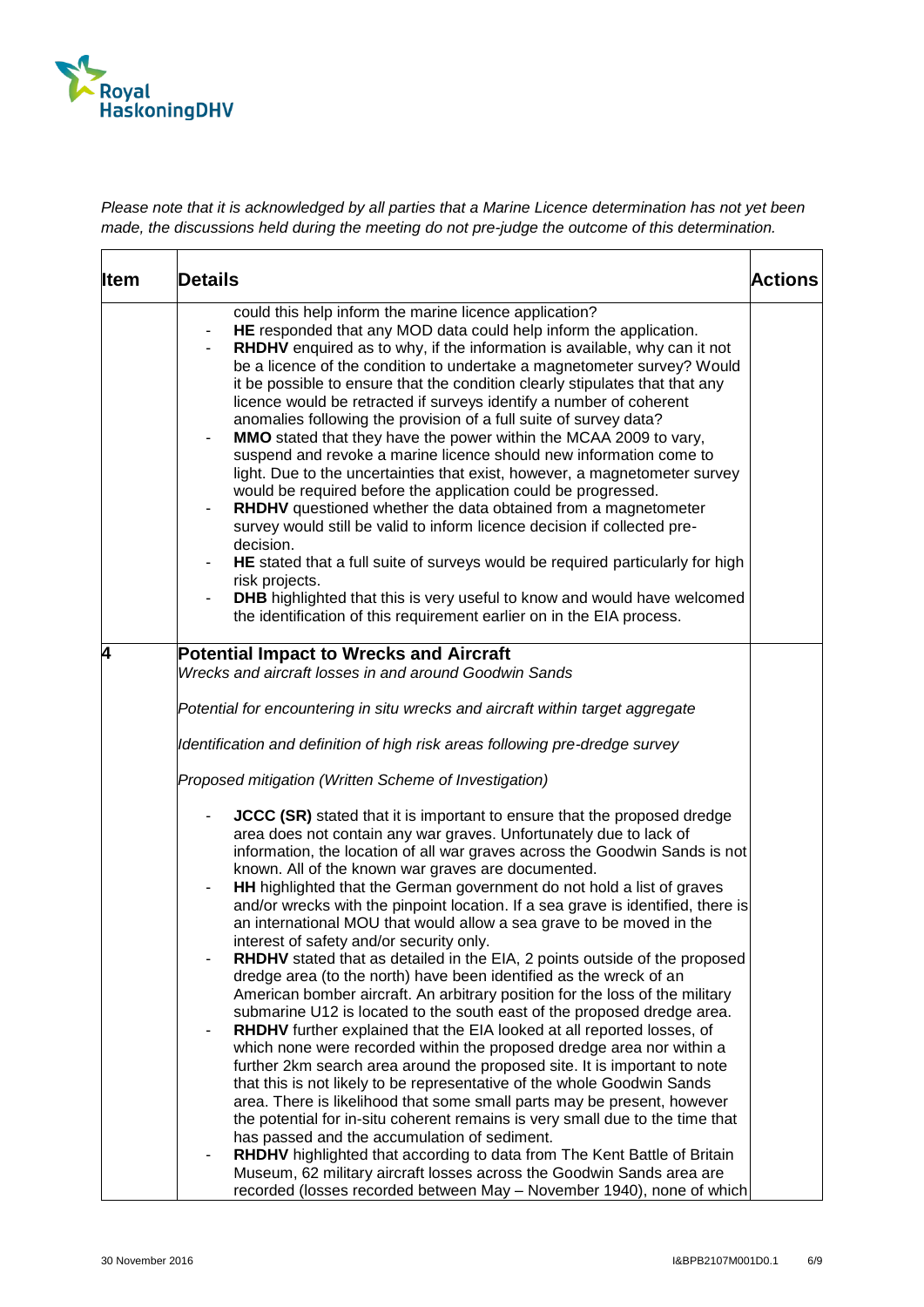

| <b>Details</b>                                                                                                                                                                                                                                                                                                                                                                                                                                                                                                                                                                                                                                                                                                                                                                                                                                                                                                                                                                                                                                                                                                                                                                                                                                                                                                                                                                                                                                                                                                                                                                                                                                                                                                                                                                                                                                                                                                                                                                     | <b>Actions</b>                                                                                                                                                                                                                                                   |
|------------------------------------------------------------------------------------------------------------------------------------------------------------------------------------------------------------------------------------------------------------------------------------------------------------------------------------------------------------------------------------------------------------------------------------------------------------------------------------------------------------------------------------------------------------------------------------------------------------------------------------------------------------------------------------------------------------------------------------------------------------------------------------------------------------------------------------------------------------------------------------------------------------------------------------------------------------------------------------------------------------------------------------------------------------------------------------------------------------------------------------------------------------------------------------------------------------------------------------------------------------------------------------------------------------------------------------------------------------------------------------------------------------------------------------------------------------------------------------------------------------------------------------------------------------------------------------------------------------------------------------------------------------------------------------------------------------------------------------------------------------------------------------------------------------------------------------------------------------------------------------------------------------------------------------------------------------------------------------|------------------------------------------------------------------------------------------------------------------------------------------------------------------------------------------------------------------------------------------------------------------|
| were identified in the proposed dredge area during the EIA surveys. DHB<br>has consulted with the Battle of Britain museum to determine the location<br>and title of these losses.<br><b>RHDHV</b> stated that the 62 recorded losses are located "in and around the<br>Goodwin Sands" area, which is a much greater area compared to that of<br>the proposed dredge area. For example, the proposed dredge area<br>(3.9km <sup>2</sup> ) is 1.41% of the area of the recommended MCZ (276.91km <sup>2</sup> )<br>which encompasses the Goodwin Sands. The risk of encountering losses<br>is, therefore, considered to be small, compared to the wider Goodwin<br>Sands. In addition, it is assumed, based on historic navigation chart<br>comparison that sediment accumulation has occurred within the proposed<br>dredge area.<br>RHDHV asked whether the JCCC had any specific questions on this data?<br><b>JCCC (SR)</b> responded that they are unsure where many aircrafts came<br>down over the Goodwin Sands due to lack of information. Their concern is<br>that where these aircraft did come down, the site could be a potential war<br>grave. If undertaking further surveys would help identify this they would<br>support this.<br>RHDHV stated that the WSI has applied the same approach as widely<br>used by the aggregate dredging industry. If an aircraft part is identified<br>during dredging operations, a temporary exclusion zone would be put in<br>place and the area would be further investigated. Previous experience<br>highlights the difficulty in pin pointing the exact location of aircraft sites.<br>The FEIR and WSI included provision for additional exclusion zones and<br>these have been taken into account when considering the aggregate<br>available for dredging.<br><b>JCCC (SR)</b> questioned what would be done if a wreck and / or aircraft is<br>found and what the possibility would actually be of finding either a wreck |                                                                                                                                                                                                                                                                  |
| and / or an aircraft. How would it be determined if the presence is 'likely'.<br>JCCC/MOD would like assurance that appropriate actions will be taken if a<br>wreck / aircraft site is identified.<br>LT responded that a review of the area would be undertaken. This would<br>involve undertaking the necessary surveys and analysing the data to<br>identify any anomalies. This is then followed by a process to determine<br>which anomalies are likely to be manmade and which would be natural. A<br>professional opinion on which anomalies are likely to be archaeological<br>sites is then provided. Geophysical surveys are not able to determine                                                                                                                                                                                                                                                                                                                                                                                                                                                                                                                                                                                                                                                                                                                                                                                                                                                                                                                                                                                                                                                                                                                                                                                                                                                                                                                       |                                                                                                                                                                                                                                                                  |
| JCCC (SR) asked how many anomalies had been identified within the<br>proposed dredge area.<br>the proposed dredge area. Over the entire Goodwin Sands exploration<br>survey area, 27 anomalies have been recorded. The anomalies recorded<br>in the proposed dredge area are located on the southern tail, on the edge<br>of the bank where the chalk bedrock is covered with a thin veneer of<br>sediment.<br><b>JCCC (SR)</b> asked whether additional surveys would identify further<br>anomalies.                                                                                                                                                                                                                                                                                                                                                                                                                                                                                                                                                                                                                                                                                                                                                                                                                                                                                                                                                                                                                                                                                                                                                                                                                                                                                                                                                                                                                                                                              |                                                                                                                                                                                                                                                                  |
|                                                                                                                                                                                                                                                                                                                                                                                                                                                                                                                                                                                                                                                                                                                                                                                                                                                                                                                                                                                                                                                                                                                                                                                                                                                                                                                                                                                                                                                                                                                                                                                                                                                                                                                                                                                                                                                                                                                                                                                    | exactly what the anomaly is.<br>LT stated that 6 anomalies and 1 recorded wreck had been recorded within<br>LT stated that if a magnetometer survey was undertaken it would identify<br>anomalies that contain ferrous material. It would, therefore enhance the |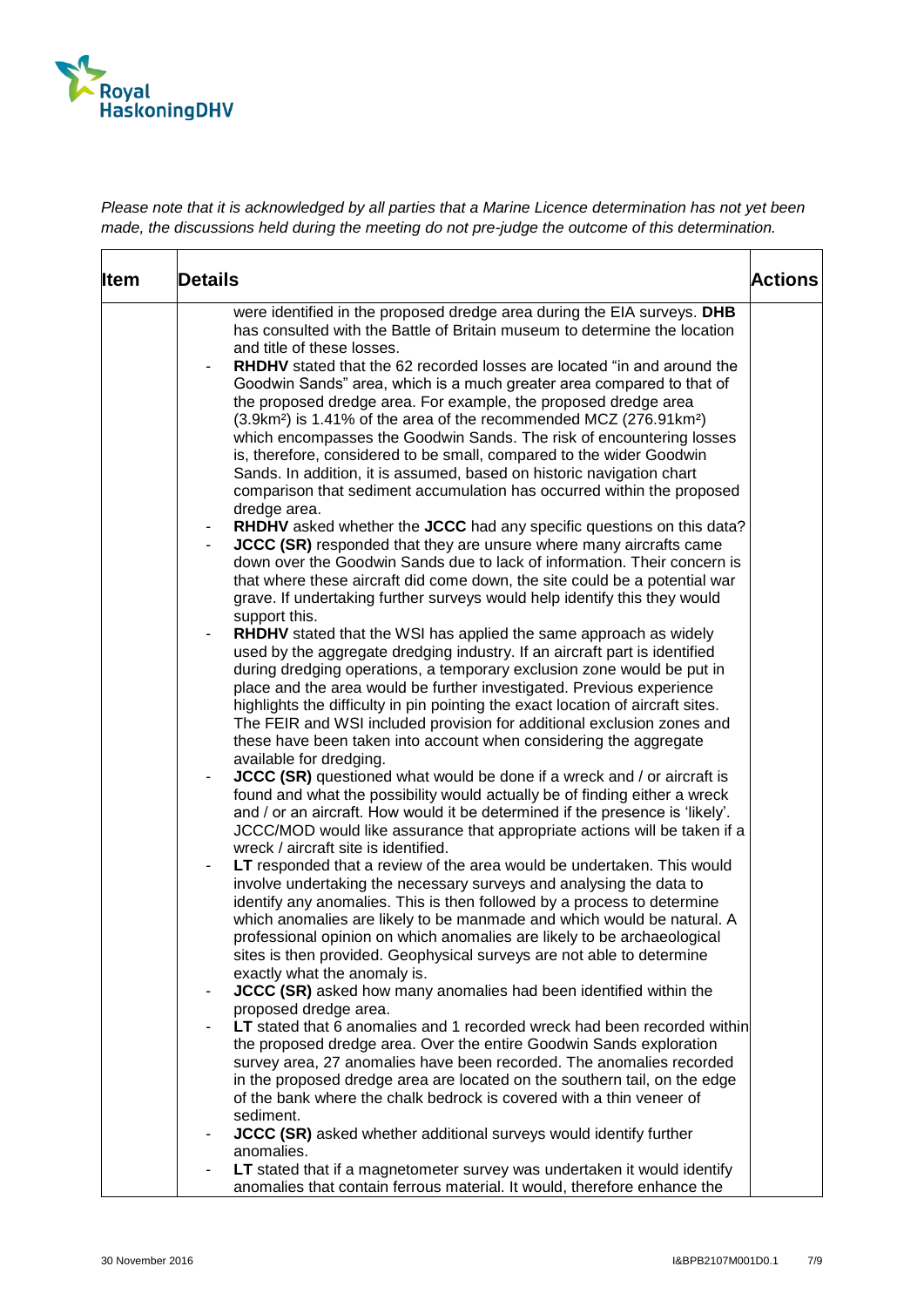

| <b>Item</b> | <b>Details</b>                                                                                                                                                                                                                                                                                                                                                                                                                                                                                                                                                                                                   | <b>Actions</b> |
|-------------|------------------------------------------------------------------------------------------------------------------------------------------------------------------------------------------------------------------------------------------------------------------------------------------------------------------------------------------------------------------------------------------------------------------------------------------------------------------------------------------------------------------------------------------------------------------------------------------------------------------|----------------|
|             | data that is currently held. A magnetometer survey is able to identify<br>anomalies that are buried within 2m of sediment; side scan sonar does not<br>provide information on what is beneath the sediment. A magnetometer<br>survey would record a response for composite ferrous materials within<br>aircraft components if present, particularly engines but it would not be<br>possible to distinguish this magnetic response from other ferrous sources,<br>such as modern debris.<br>JCCC support HE's decision in relation to the requirement for the<br>$\overline{\phantom{0}}$<br>magnetometer survey. |                |
| 5           | <b>Agreed Outcomes and Points of Action</b>                                                                                                                                                                                                                                                                                                                                                                                                                                                                                                                                                                      |                |
|             | Identification of areas of agreement and required actions                                                                                                                                                                                                                                                                                                                                                                                                                                                                                                                                                        |                |
|             | 1. Action - RHDHV to include further information within the WSI in regards to<br>managing the risk in the event that previously unknown finds are                                                                                                                                                                                                                                                                                                                                                                                                                                                                |                |
|             | discovered during dredging activities, should consent be obtained.<br>2. A side scan sonar survey will form part of pre-dredge survey accompanied<br>with high resolution multibeam bathymetry. The survey area and scope will<br>be agreed with MMO and HE, it will likely include an agreed reduced                                                                                                                                                                                                                                                                                                            |                |
|             | survey area (as discussed during Item 2 of meeting) with a buffer zone.<br>A side scan sonar survey accompanied with high resolution multibeam<br>3.<br>bathymetry will be undertaken as part of the post dredge survey should<br>consent be obtained and will focus on areas that have been dredged,<br>including a buffer.                                                                                                                                                                                                                                                                                     |                |
|             | <b>DHB</b> will undertake magnetometer survey as soon as possible, following<br>4.<br>the MMO's confirmation that a magnetometer survey is required before a<br>licence determination can be made, MMO confirmed requirement by email<br>to Jack Goodhew on 1/12/2016                                                                                                                                                                                                                                                                                                                                            |                |
|             | 5. Action - LT and RHDHV will provide a magnetometer survey scope to be<br>agreed with MMO and HE, with the JCCC also kept informed.                                                                                                                                                                                                                                                                                                                                                                                                                                                                             |                |
|             | 6. Action - JCCC (SB) will determine whether any MOD magnetometer<br>survey data is available. Depending on the availability and value of any<br>available data, further discussion will be had with the MMO and HE as to<br>whether this data would stand as pre-decision information.                                                                                                                                                                                                                                                                                                                          |                |
|             | JCCC will take lead from HE to inform their decision.<br>7.                                                                                                                                                                                                                                                                                                                                                                                                                                                                                                                                                      |                |
|             | 8. Action - RHDHV to forward all relevant information from Draft WSI to<br><b>JCCC.</b>                                                                                                                                                                                                                                                                                                                                                                                                                                                                                                                          |                |
|             | 9. Until the pre-dredge survey has been undertaken, RHDHV will be relying<br>on existing and historic chart data in order to extend analysis of<br>accumulation / erosion across the proposed dredge area to the southern<br>tail.                                                                                                                                                                                                                                                                                                                                                                               |                |